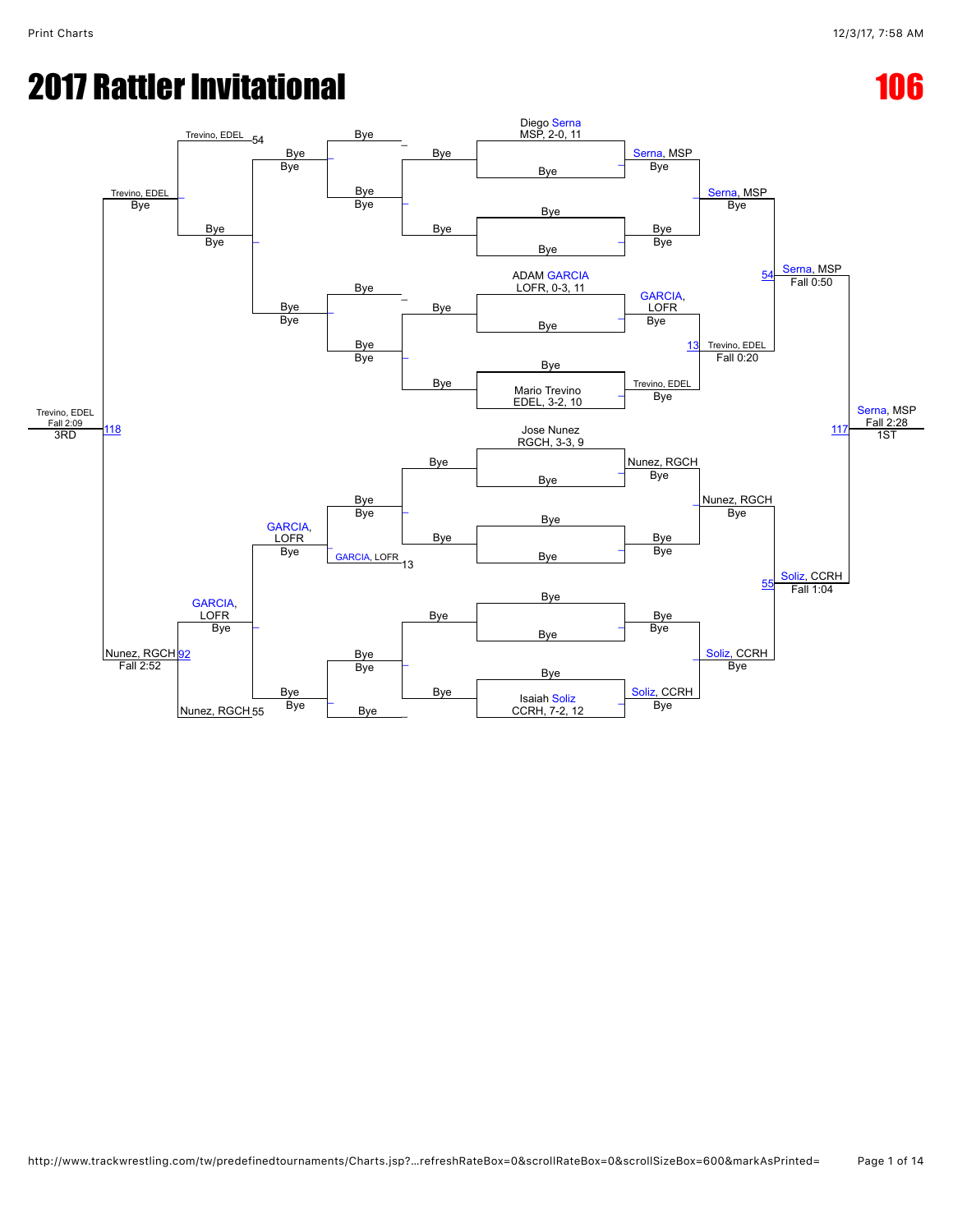# **2017 Rattler Invitational 113 and 113 and 113 and 113 and 113 and 113 and 113 and 113 and 113 and 113 and 113 and 113 and 113 and 113 and 113 and 113 and 113 and 113 and 113 and 113 and 113 and 113 and 113 and 113 and 113**

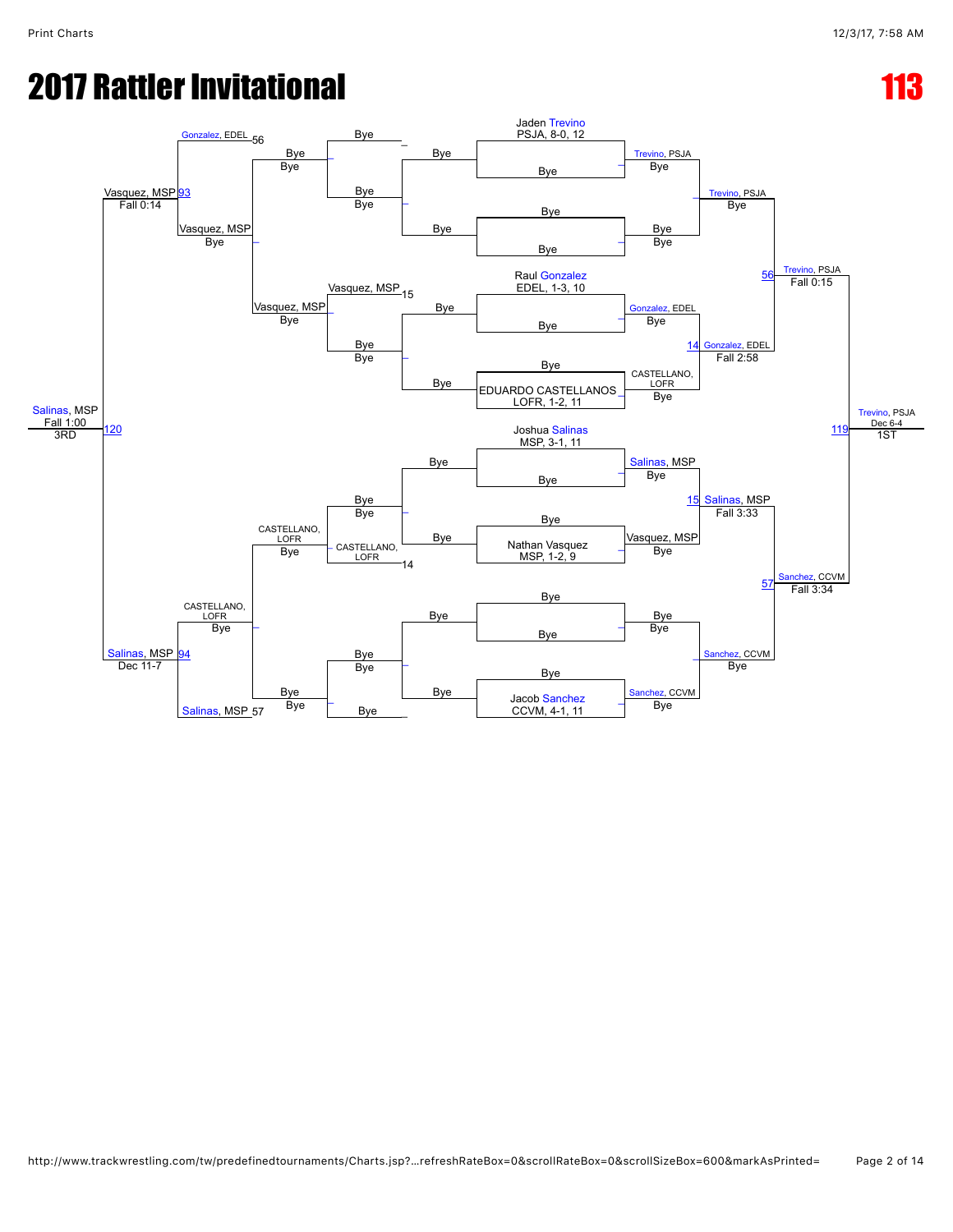

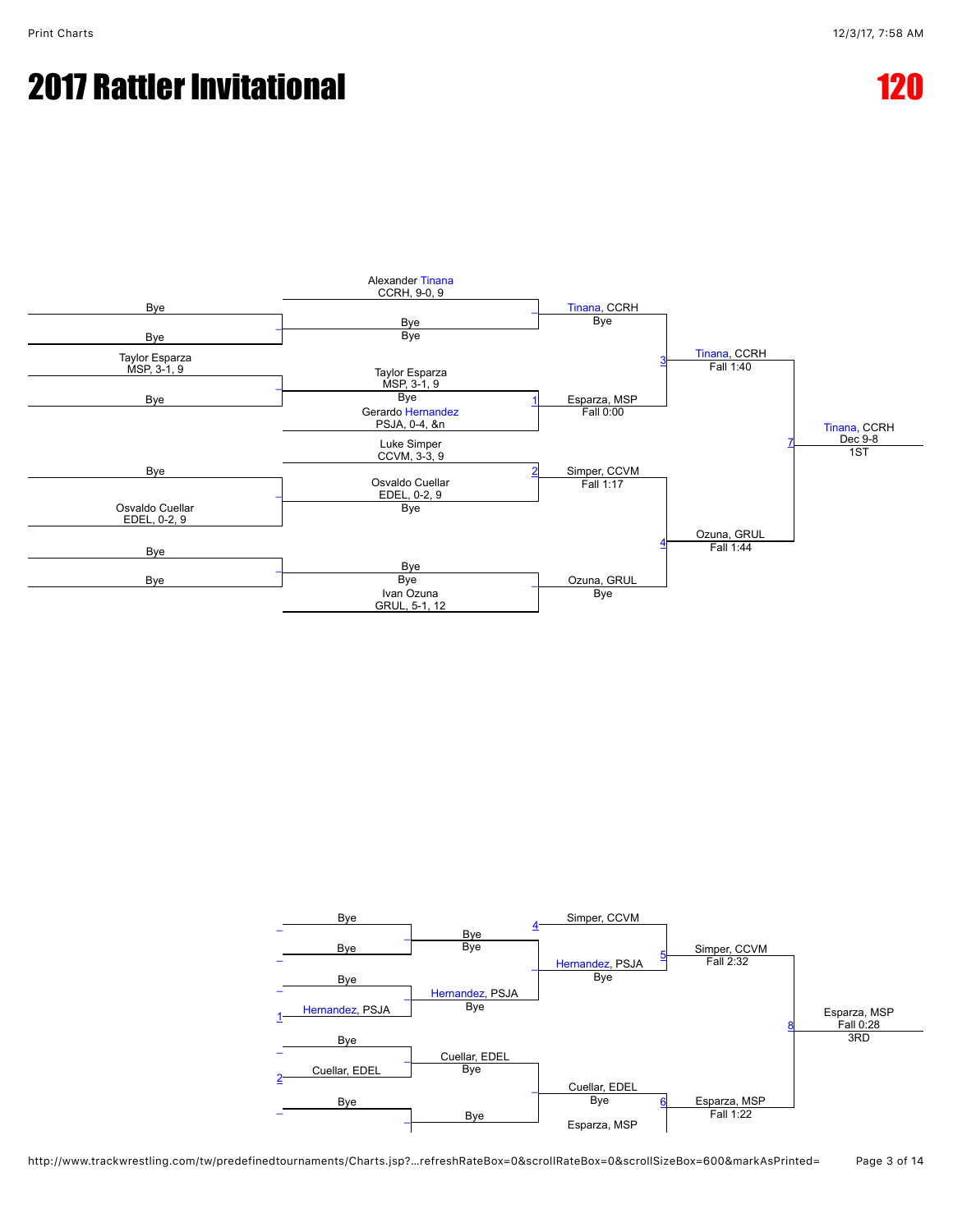#### **2017 Rattler Invitational Transformation**  $\frac{1}{26}$  Bye  $\frac{3}{2}$  $\frac{3}{2}$  $\frac{3}{2}$  Bye 126

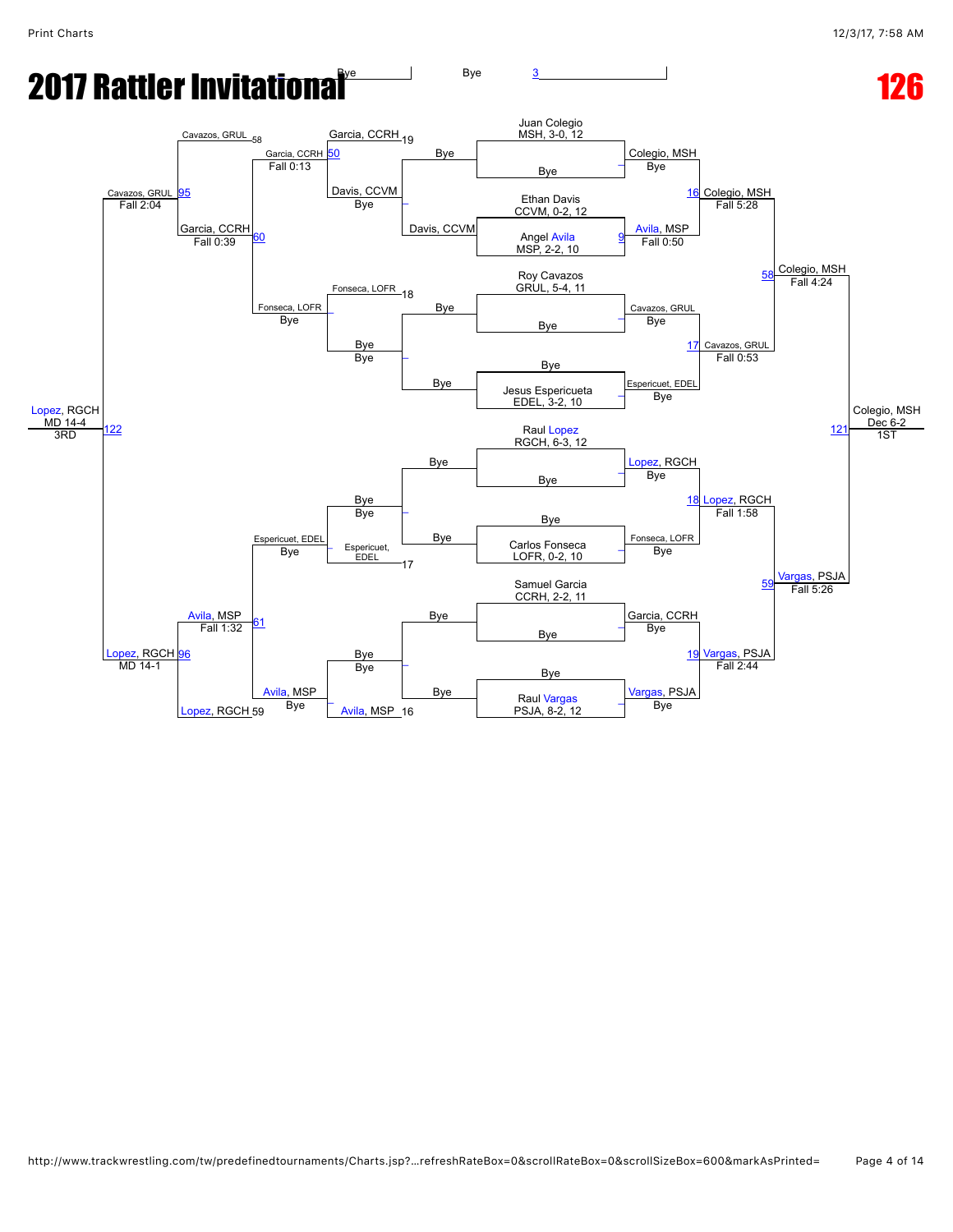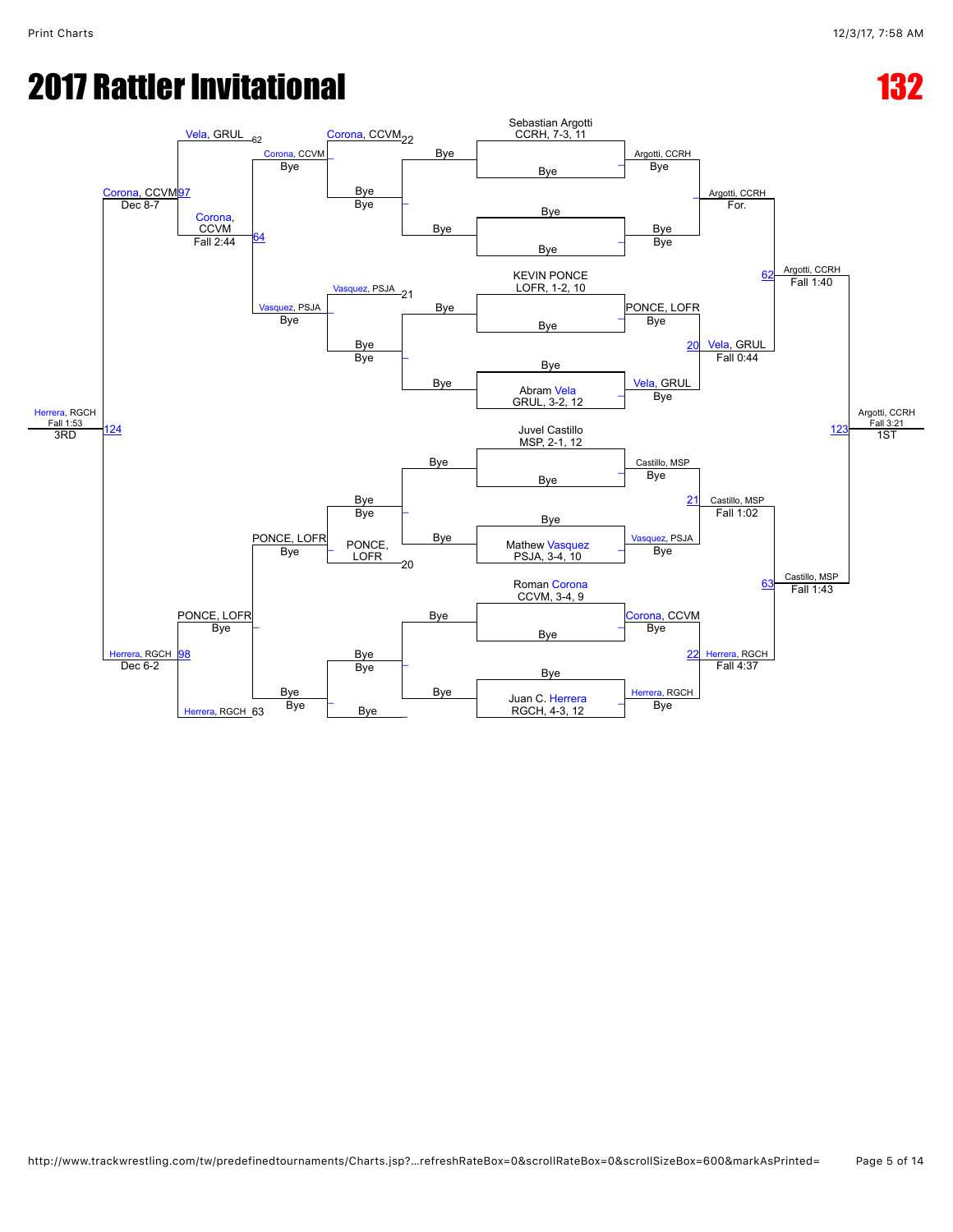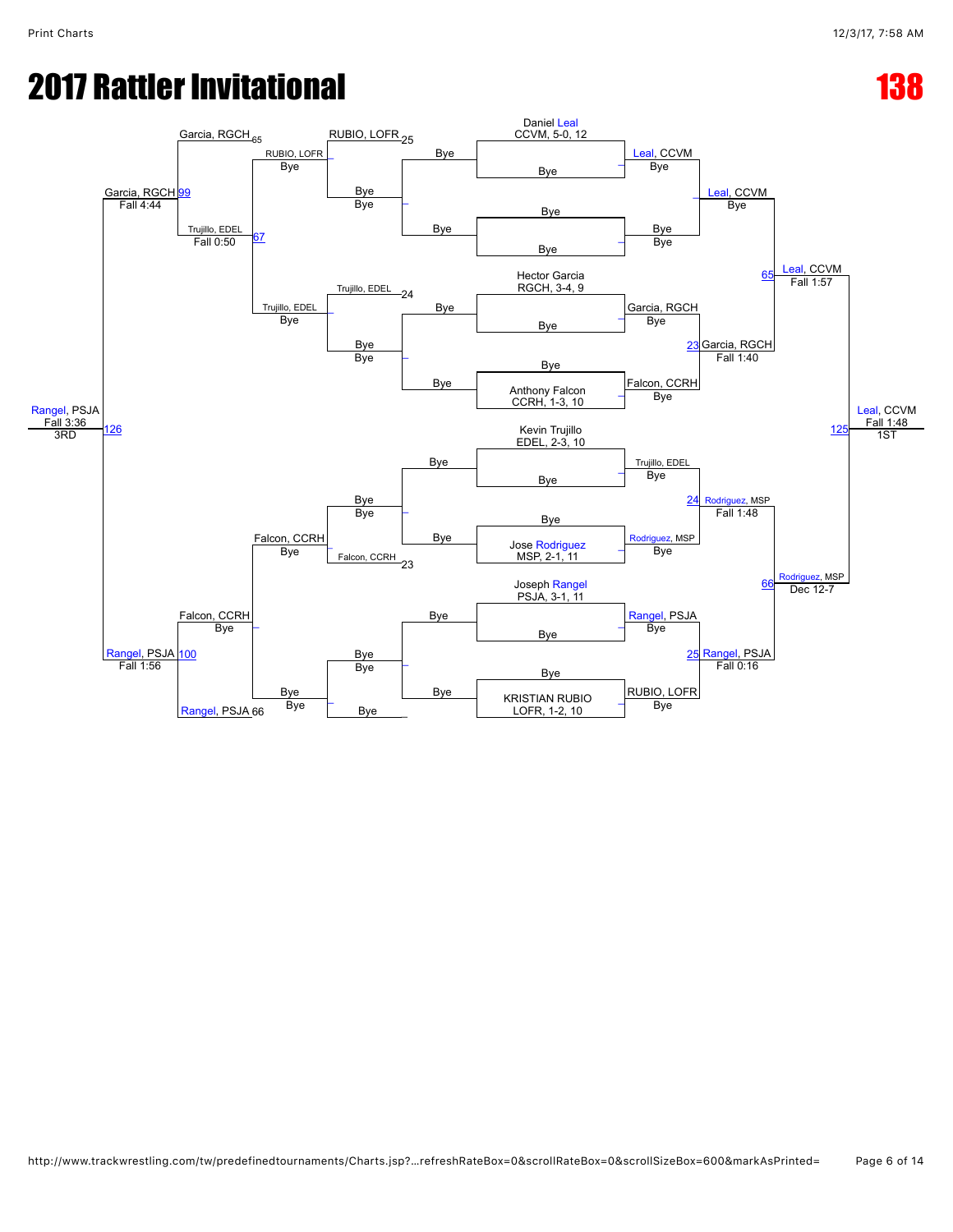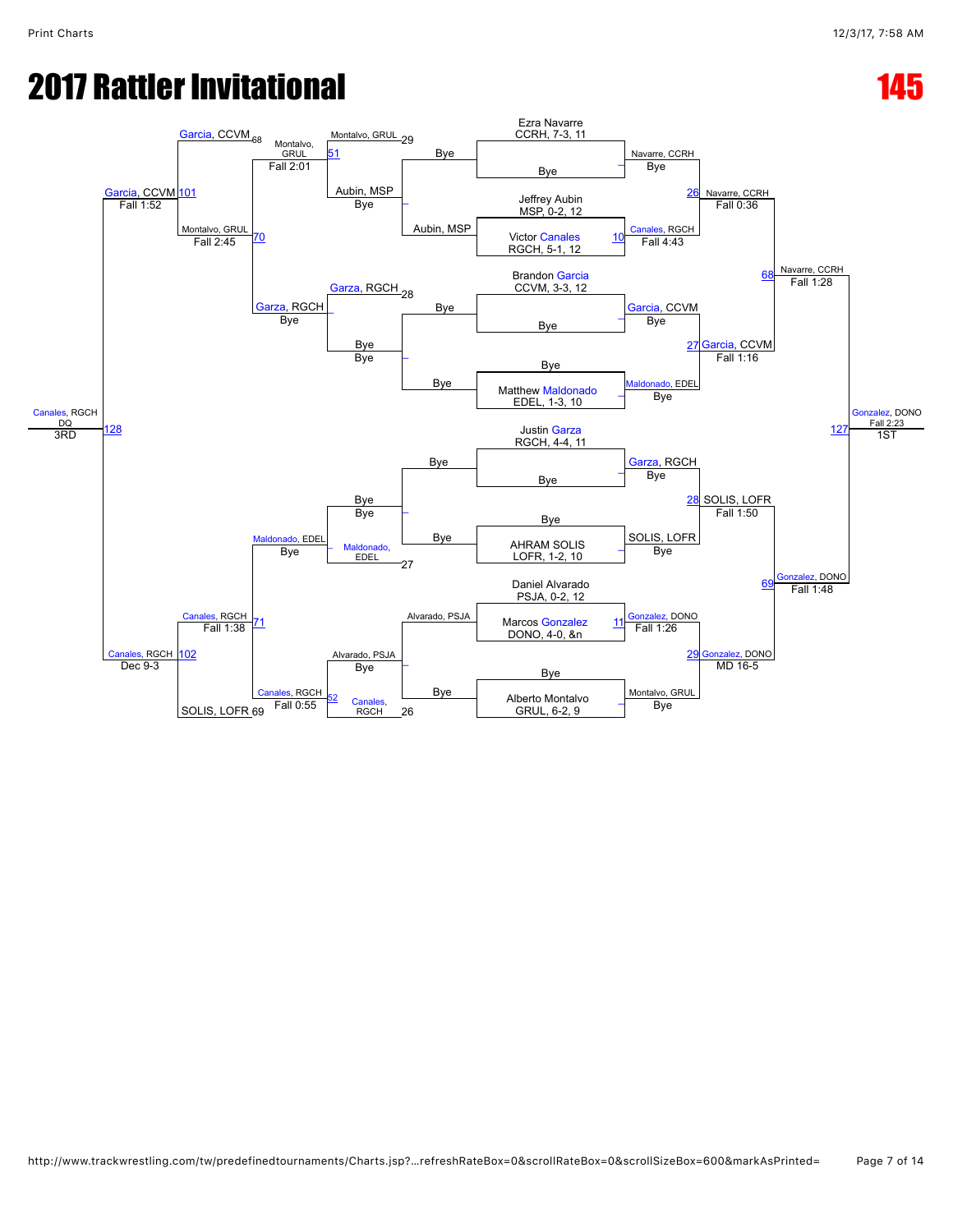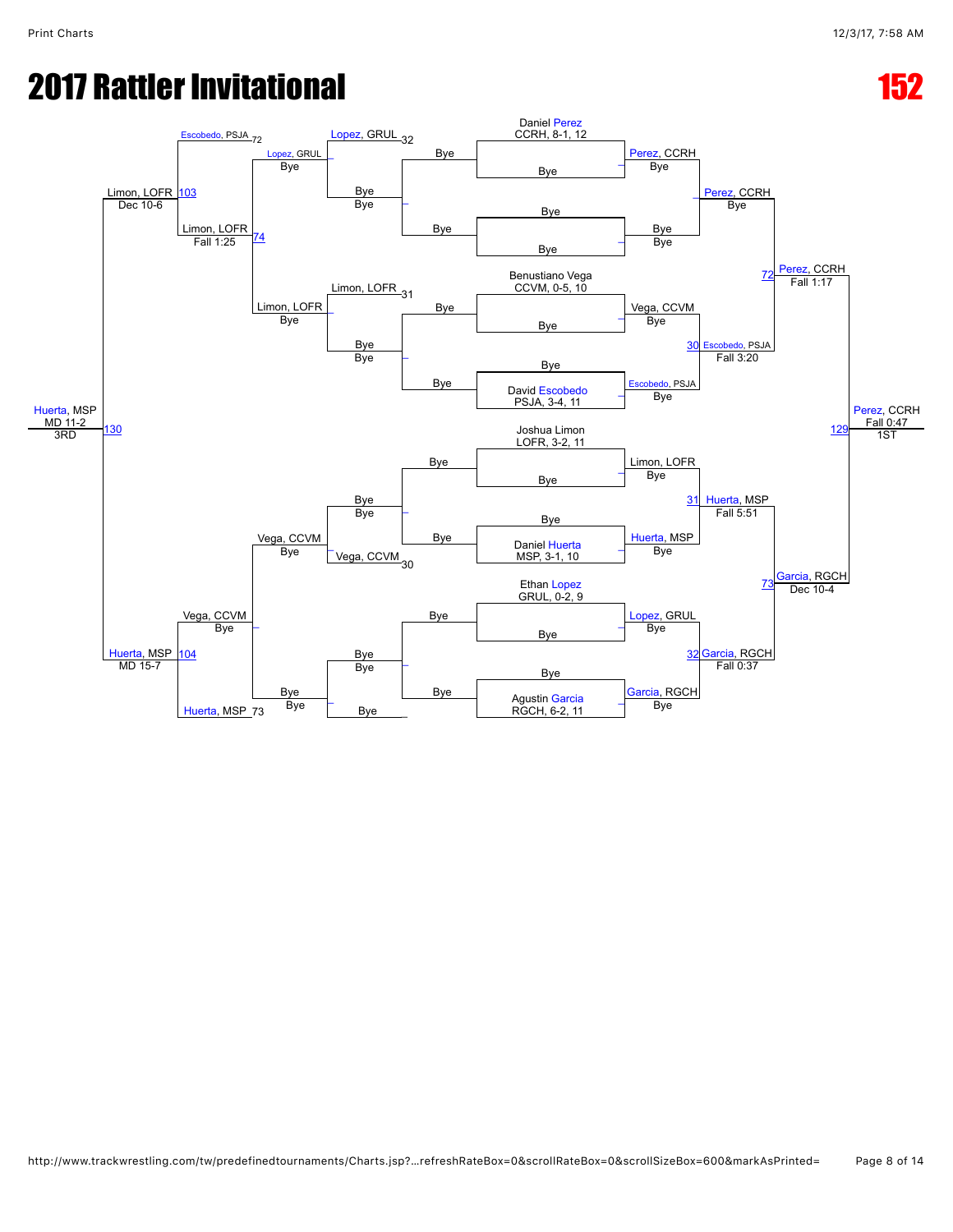## **2017 Rattler Invitational 160 and 160 and 160 and 160 and 160 and 160 and 160 and 160 and 160 and 160 and 160**

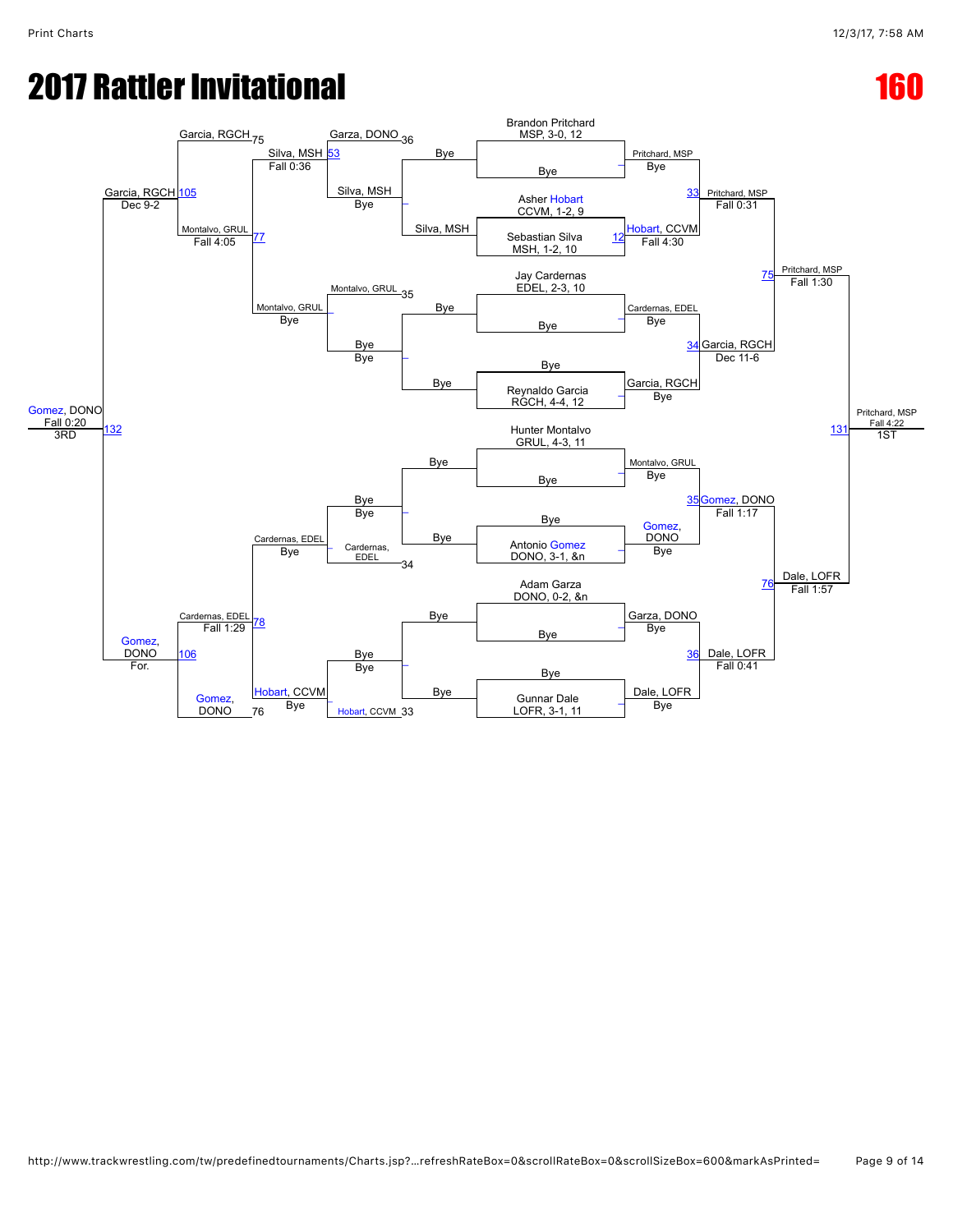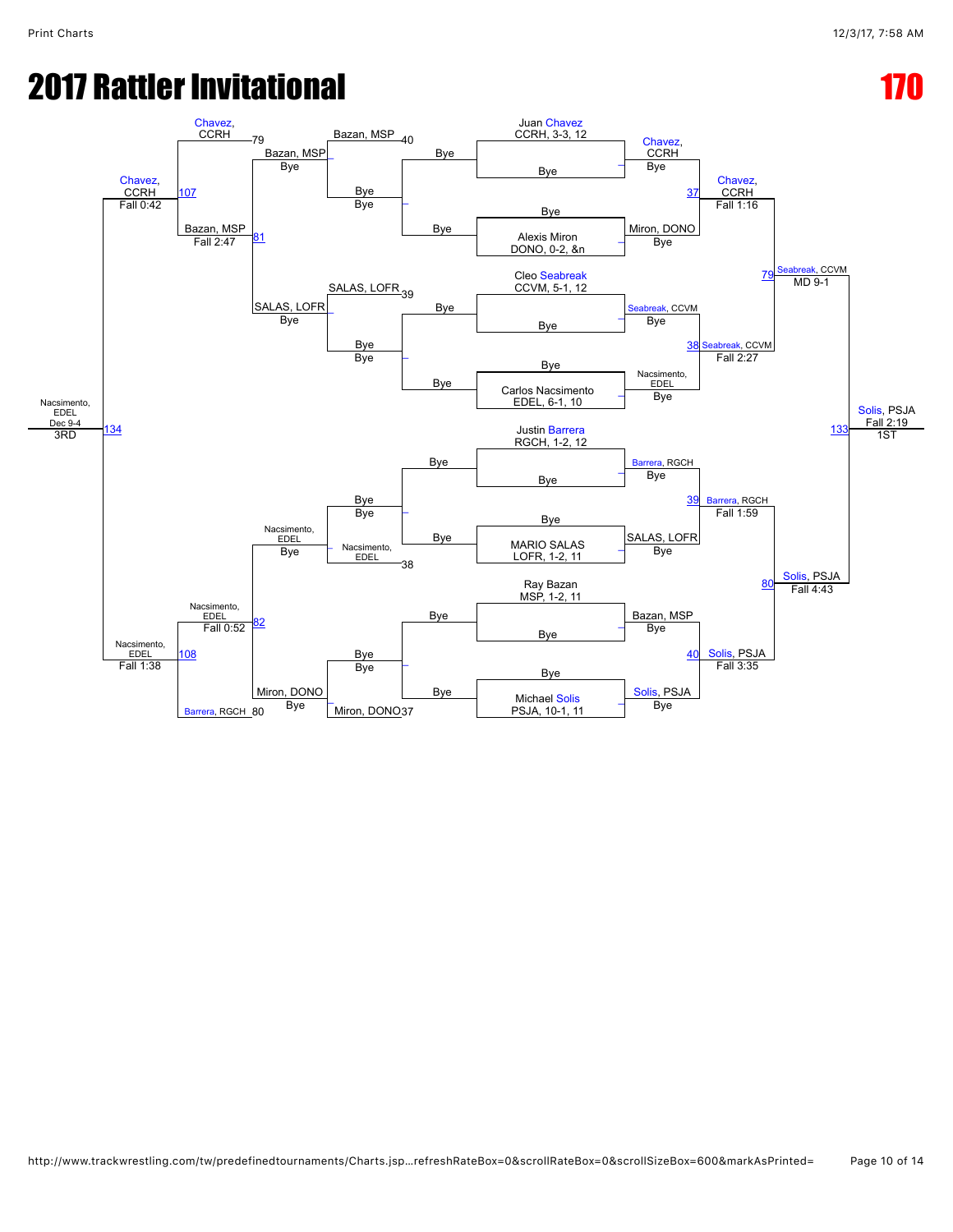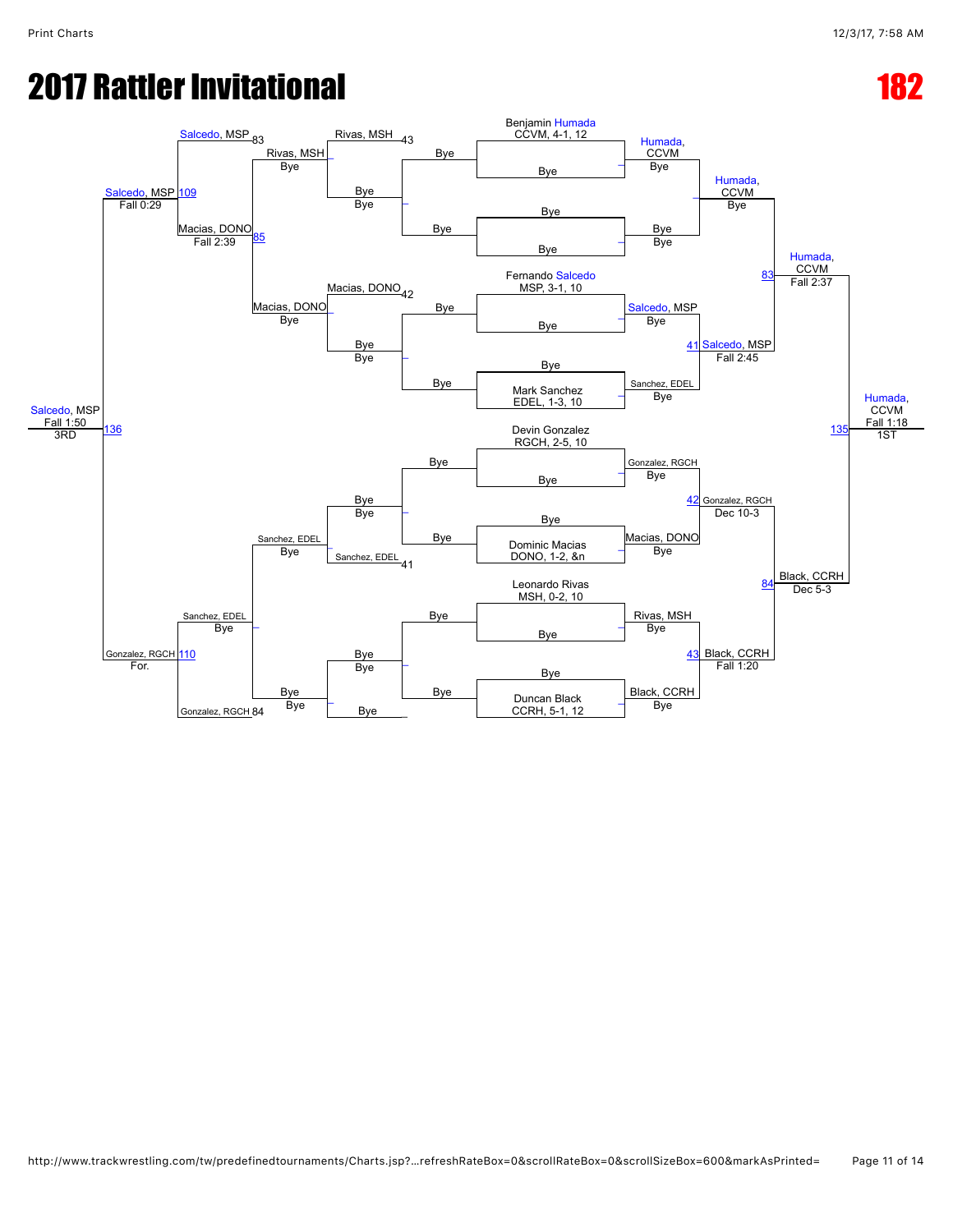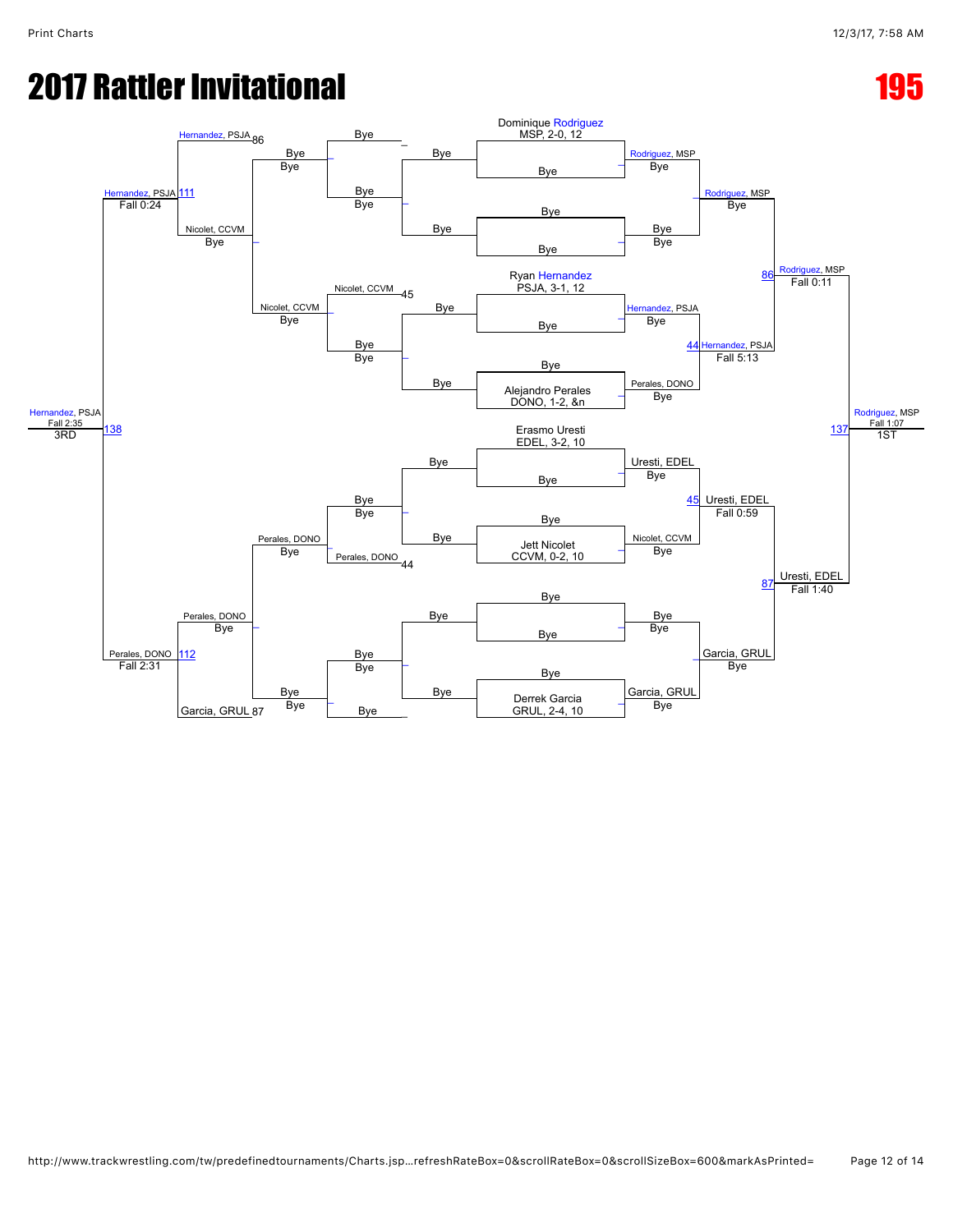